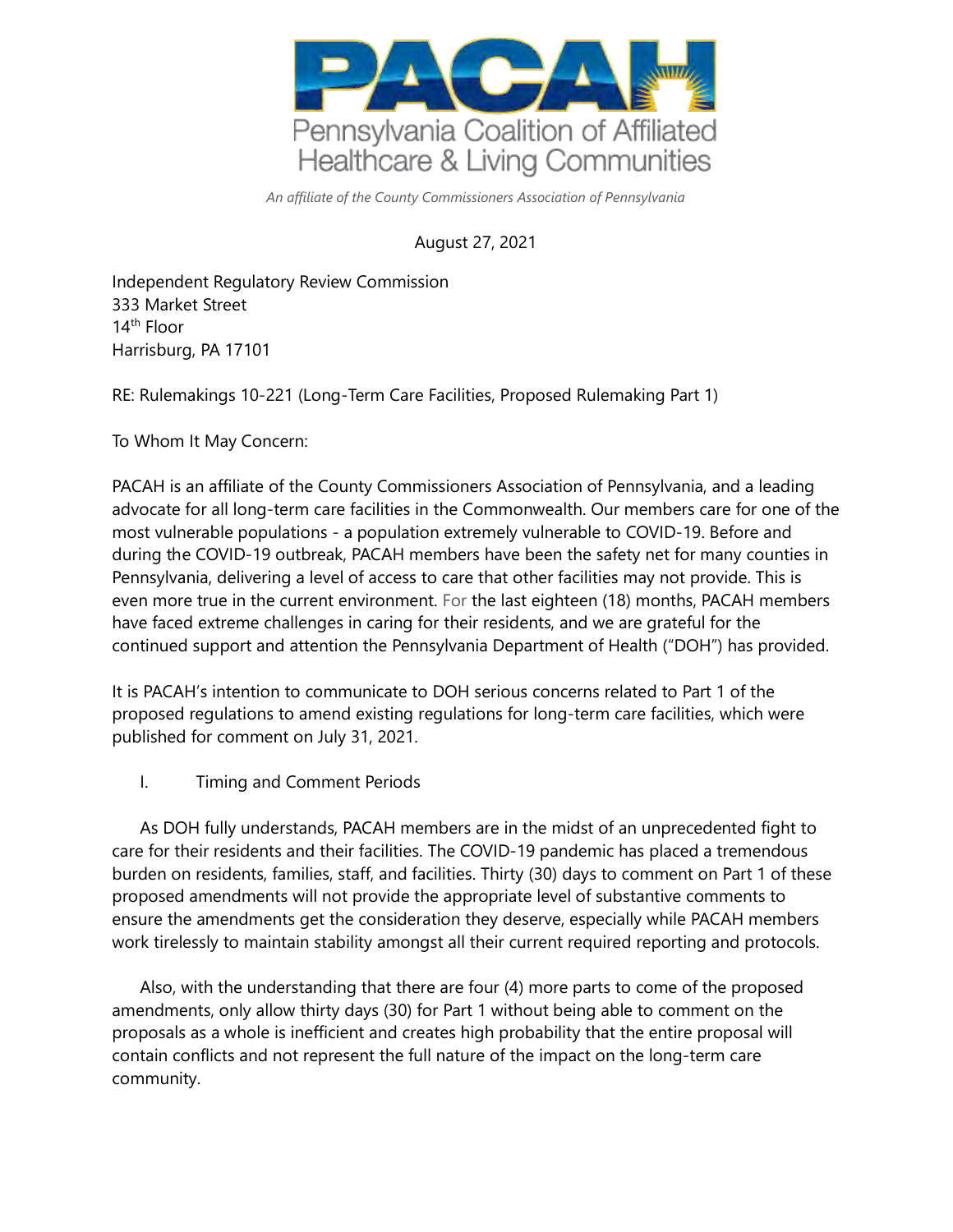PACAH suggests that the comment period remain open through all five (5) parts of the proposed amendments so the public can ensure that each proposal is aligned, and the public has enough time to consider the overall impact of the full proposal.

## II. Staff Hours Ratio Change from 2.7 to 4.1

PACAH understands DOH's reasoning to indicate that a facility shall have a sufficient number of staff to provide nursing care and related services to residents. However, to propose a mandated increase in staff ratios from 2.7 to 4.1 at a time when long-term care facilities are unable to locate or keep qualified staff is, currently, impossible to achieve.

Even before the COVID-19 pandemic began, facilities struggled to find staff to properly meet the demands related to caring for residents. These struggles have only gotten worse as the COVID-19 pandemic grew. For anyone to suggest that the staffing shortage in long-term care facilities only begun during COVID-19 is a complete denial of the staff shortages pre-COVID-19. In fact, pre-COVID-19, some facilities had their in-house training programs forcibly removed if they were found to have a deficiency, deny facilities a clear path in creating a sufficient longterm care work force. Staffing shortages also remain one of the largest drivers associated with access to care. Facilities deny referrals for resident care multiple times a day due to the inability to meet the staffing requirement needed if that resident were to be admitted.

In addition, access to training, money, and other incentives rarely work. Some facilities offer free education to become a Registered Nurse. Others offer to pay student loans, and some increase pay, offer signing bonuses, or shift bonuses. While some facilities have seen some success, it is extremely limited and nowhere sufficient to impact the overall staffing shortages.

Members continue to search for qualified candidates to hire, but many staff have decided to seek other forms of employment, unrelated to health care. One PACAH member hires, on average fifty (50) staff a week with the understanding that fifty percent (50%) of those staff will leave. This is compounded by the same facility currently having a rolling average of one hundred (100) openings a month. These circumstances are constant among all long-term care facilities, and we expect it to only increase with the federal government's recent announcement that all long-term care facility staff must be vaccinated for COVID-19. With this scenario, to mandate an increase to 4.1 when many facilities cannot maintain 2.7 consistently is unrealistic and suggesting many facilities should close their doors.

To compound the effect, many communities across the Commonwealth are facing population decreases. Johnstown, PA has experienced a 12% decrease in its population since its last census, and many community leaders attribute this to younger community residents seeking employment elsewhere. If communities can't maintain their own population, how does the DOH expect facilities to entice staff that aren't present in the community?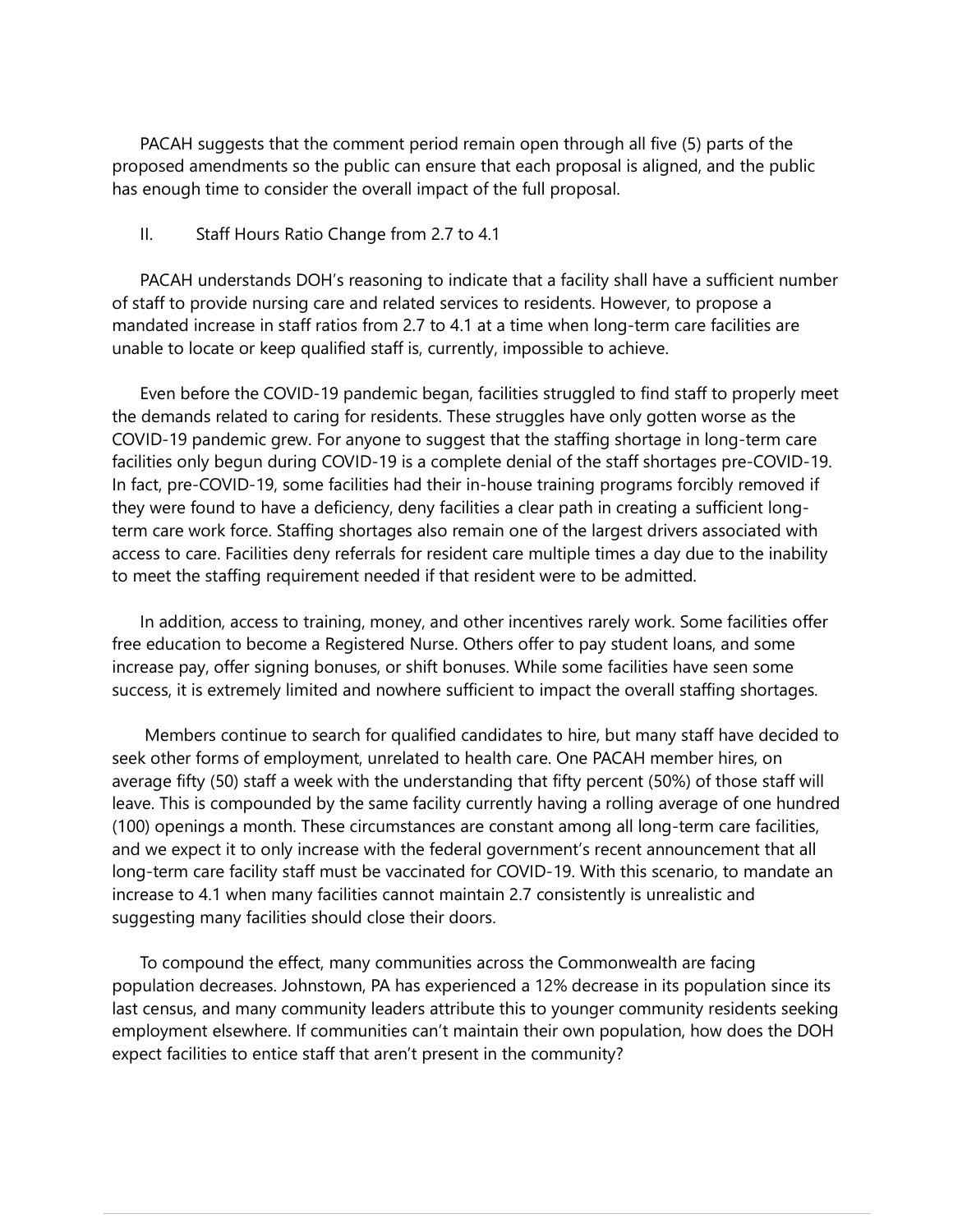Finally, proposing an increase in staff ratios without also addressing the financial environment is ignoring a primary factor to PACAH members' overall success. Many payment rates that facilities rely upon to operate have been reduced or remained stagnant by either the respective agencies or the legislature. The Community Health Choices rates have remained frozen. Private insurance company rates do not come close to covering the full cost of care, and rates for Medicare and Medicaid continue to fall behind the yearly increase in overall costs. Increasing the staff ratios for care without addressing these decrease or stagnate rates associated will only create larger problems and lapses in quality care.

PACAH would like to be clear. PACAH members support any measure that will provide higher quality of care for all their residents. However, if these other issues are not addressed soon, there may be no long-term care facilities to provide care at all.

PACAH believes there are several ways to address the issue of staff shortages as it relates to quality care and DOH's desire to increase the staffing ratio. First, the DOH needs to address the lack of training and staff shortages. Incentives for training programs and coordination with Department of Education and Department of Human Services all need to be developed before mandating higher staffing ratios. If the staff are not there to hire, how does DOH expect the ratio to be met?

Second, PACAH recommends a tiered approach to the increase in staffing ratios with incremental increases triggered by the number of Health Care Professional licenses issued. If the number of active licensed Nurse Aides, Registered Nurses, and other Long-term Health Care Professionals do not increase, DOH should not require an increase in staff ratios. Again, facilities can not hire staff who don't exist.

III. Reference to State Operation Manuals and Other Documents Outside Review Process

PACAH would also like to draw attention to the proposed amendment's use of the reference to Chapter 7 and Appendix PP – Guidance to Surveyors for Long-Term Care Facilities from the Centers of Medicare & Medicaid Services (CMS) State Operations Manual.

PACAH suggests that DOH specifically state the provisions both Chapter 7 and Appendix PP into the rulemaking process and clarify if the DOH is making the state operations manual for surveyors of long-term care is also under review. The state operations manual for long-term care surveyors is a document that has not been part of the rulemaking process before now. If the DOH plans to incorporate Chapter 7 and Appendix PP into the proposed amendments rulemaking process by reference only, PACAH would request that the entire state operations manual being open to the rulemaking process for public comment and review.

Overall, the timing and proposals by DOH could lead to a disastrous effect of many longterm care facilities reducing the numbers of beds they service or, ultimately, closing the facility altogether. As the elder population continues to grow, it is inconceivable what would happen to